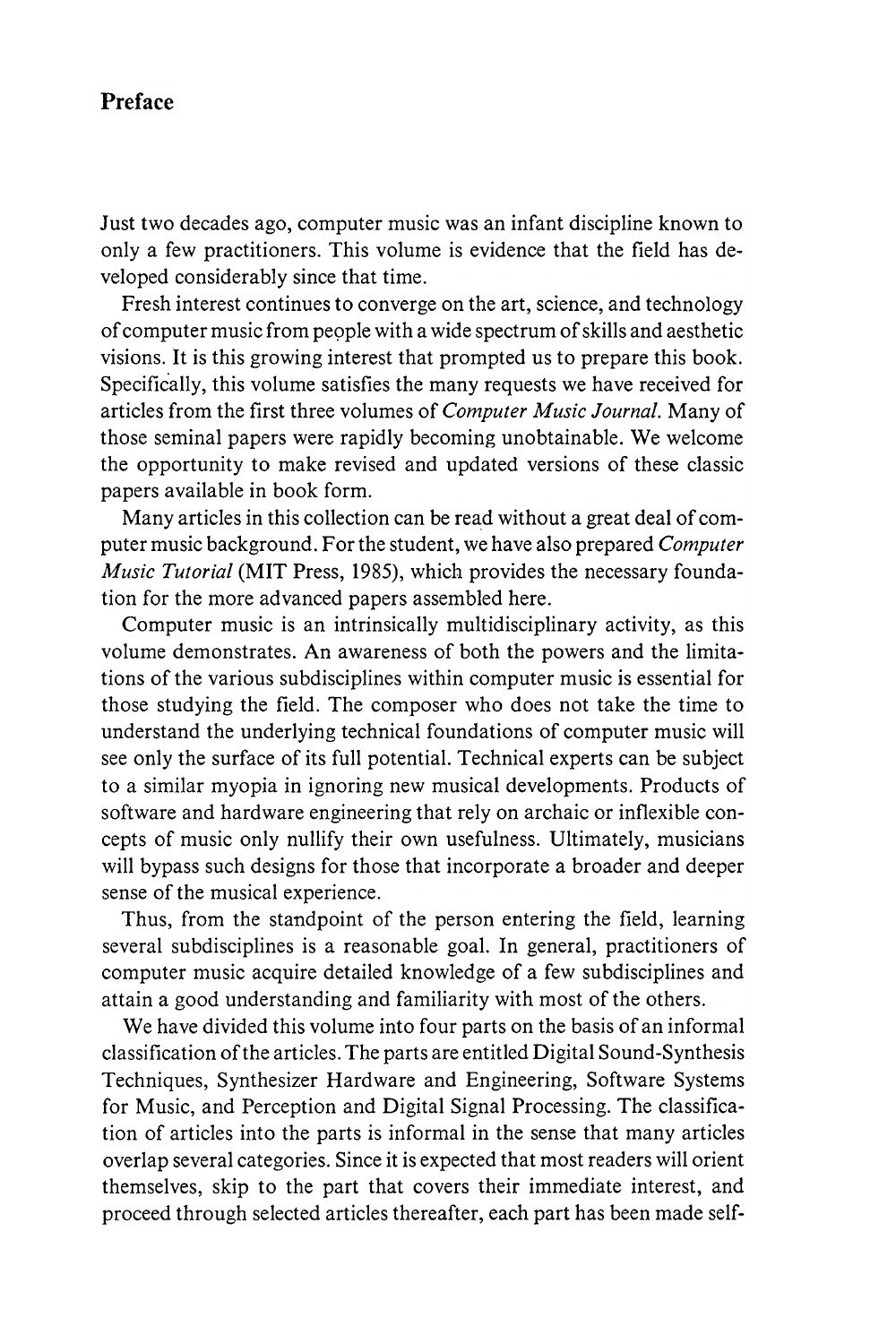contained, with its own overview. The overview sums up the contents of a part, places it in historical perspective, and refers to related articles in other parts.

Part I begins with a look at sound-synthesis techniques. A synthesis technique is essentially a model (often expressed as a formula) for generating sound. Such models are often based on natural sounds, but other models can be used as well. Musical sound synthesis by computer (or computer-controlled digital synthesizers) remains one of the most active areas of research and experimentation.

Every digital process involving sound takes place on some actual machine. As part II demonstrates, knowing the engineering constraints (both the limitations and the capabilities) underlying signal-processing computers can be essential to the effective realization of a musical idea. Synthesizers may also incorporate algorithms for sound analysis and signal processing in their internal architecture. Many issues in real-time computation and musical interaction are directly confronted in the design of a digital synthesizer .

Software systems for music-the subject of part III-integrate all the necessary score- and sound -processing software and hardware into a usable package. Programming a music system is a formidable job, especially when the goals include musical flexibility and ease of use. Programmers must continually balance the often conflicting constraints of computational efficiency and software complexity . The range of implemented software systems for music is broad, including languages for controlling synthesis hardware as well as systems to assist the composer in compositional tasks.

As the articles in part IV make clear, sound analysis by computer (or by a computer-controlled digital signal processor) can lead to useful insights in acoustics and musical perception. This, in turn, can lead to practical applications in the design of more convincing sound-processing effects. Musical composition itself may be influenced by the results of perceptual research as composers learn to manipulate musical structure in perceptual terms.

Within a single volume it would be impossible to do justice to the breadth of computer music activities . This volume concentrates mostly on the technical side of computer music , leaving the artistic side to be covered in other publications and in the music . But even the technical aspects of computer music are too broad to cover fully in a collection of this size. We